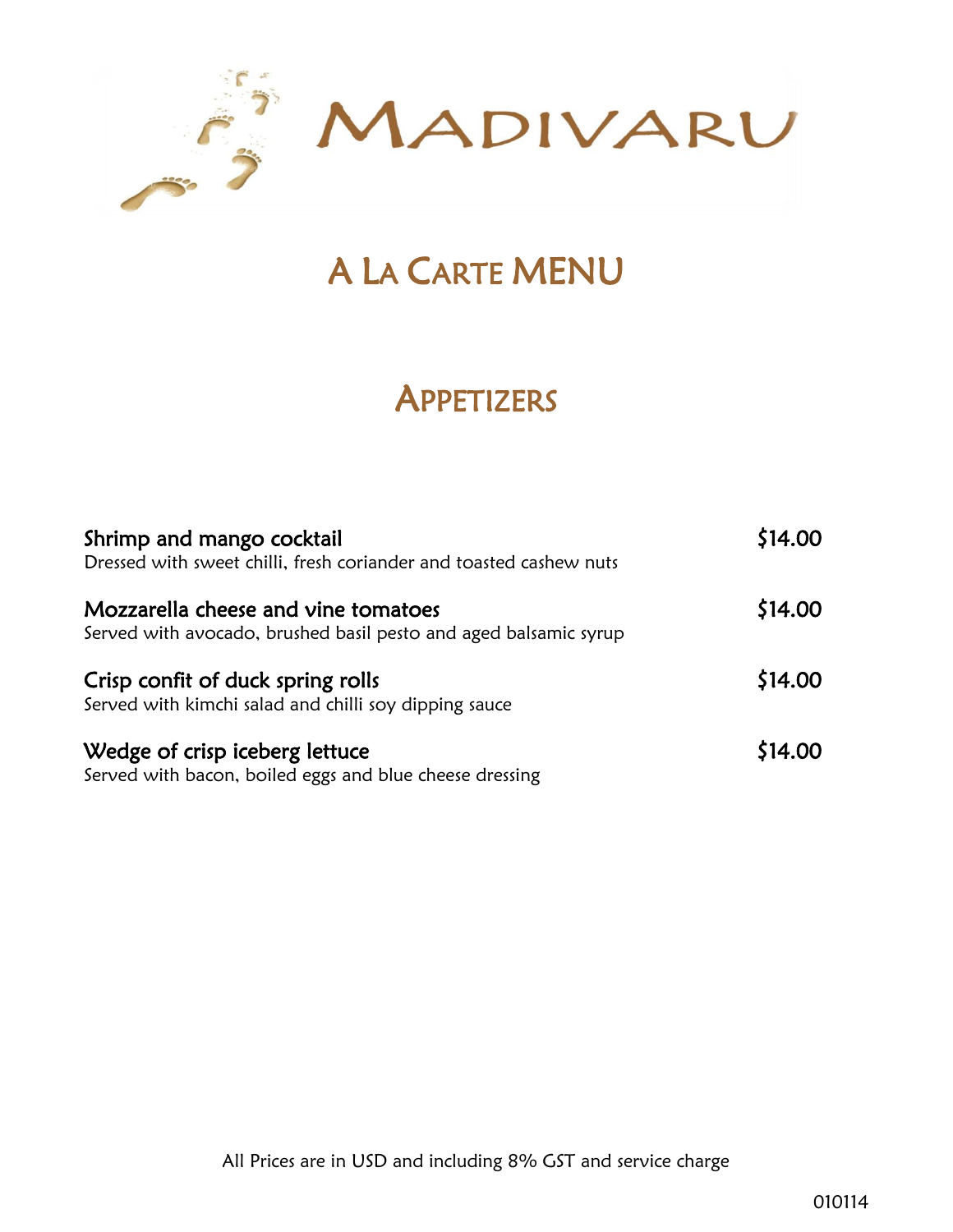

# MAIN DISHES

### Wagyu beef filet steak  $225$ gram (8oz) portion  $\zeta$ 95.00 285gram (10oz) portion  $\zeta$ 105.00 Served with a small garden salad, potato croquettes or potato chips Angus beef filet steak  $\zeta$  50.00 225gram (8oz) portion Topped with a wild mushroom gratin, triple cooked potato, wilted greens, candied shallots and served with a jus of red wine Grilled Maldivian lobster 100gram (40z) \$12.00 Dusted with asian spices, saffron, onion, rice pilaf, seasonal leaf salad and lemon & garlic butter sauces Grilled jumbo prawns **\$45.00** Served with egg fried rice and accompanied by a seasonal leaf salad with a choice of butter sauces Grilled catch of the day  $$28.00$ Set on sautéed potatoes and onions and served with roasted mushrooms, grilled asparagus and lemon butter emulsion Grilled tuna steak  $\sim$  \$28.00

Glazed with sauce and set on seasoned noodles with bok choy sweet chilli dressing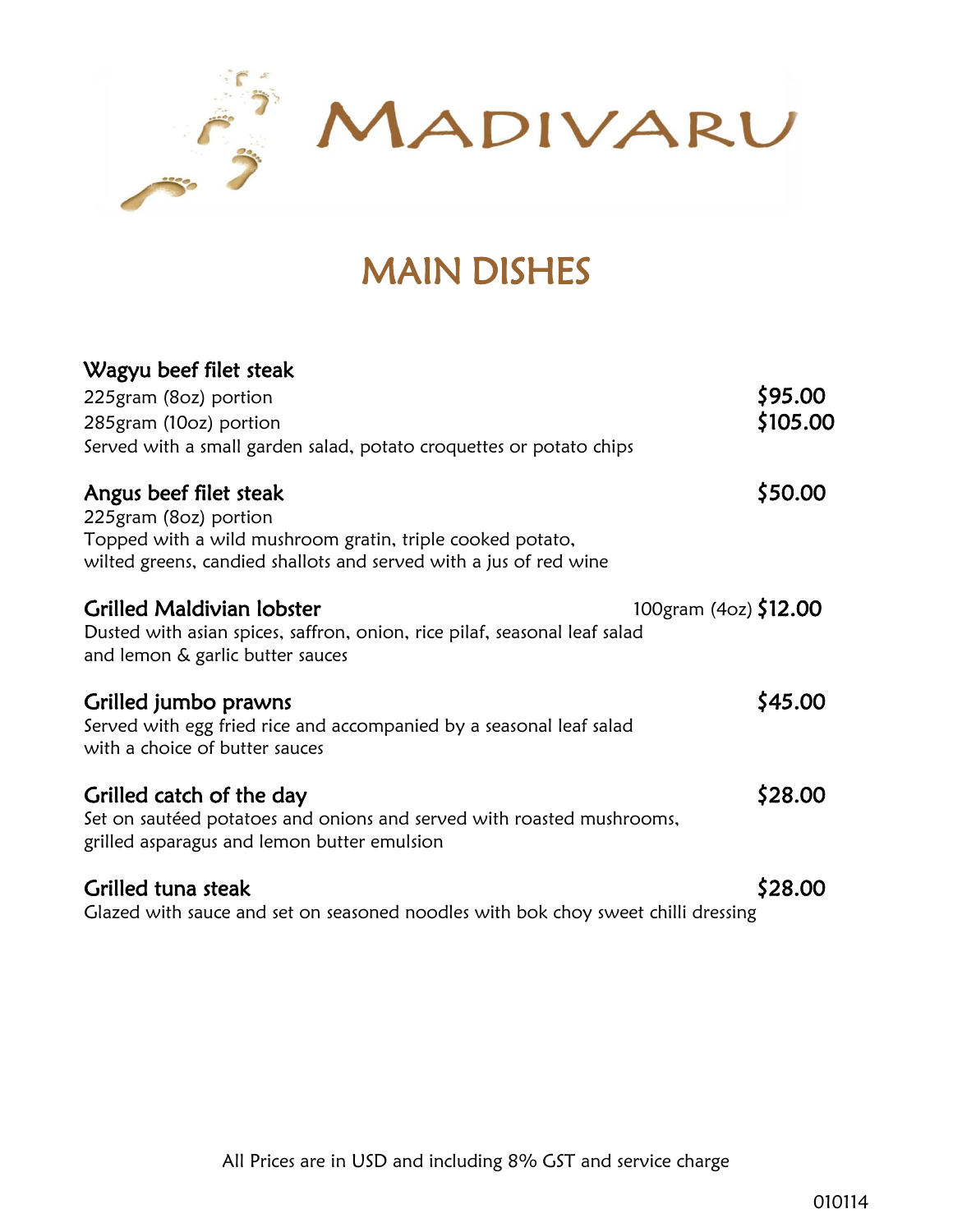

# **DESSERTS**

| Chilled bailey's cheesecake<br>Served with mocha crème anglaise & almond praline                                           | \$8.00  |
|----------------------------------------------------------------------------------------------------------------------------|---------|
| Death by chocolate<br>Marquise accompanied by a grand marnier jelly & mascarpone cheese                                    | \$9.00  |
| Selection of homemade ice creams<br>Joined by a honey & almond tuillé                                                      | \$8.00  |
| <b>Classic Pavlova</b><br>Silken vanilla cream, mango and papaya in a meringue shell,<br>drizzled with passion fruit syrup | \$8.00  |
| Exotic fruit plate<br>Topped with homemade piña colada ice cream                                                           | \$9.00  |
| Selection of mini desserts for two<br>A romantic surprise from our pastry chef                                             | \$17.00 |

# TEA OR COFFEE with our compliments

#### Open Tuesday to Sunday

For your reservation or more information please contact your waiter

#### Seats limited, romantic setting

Weather permitted on the beach & 24hrs cancellation policy applies

All Prices are in USD and including 8% GST and service charge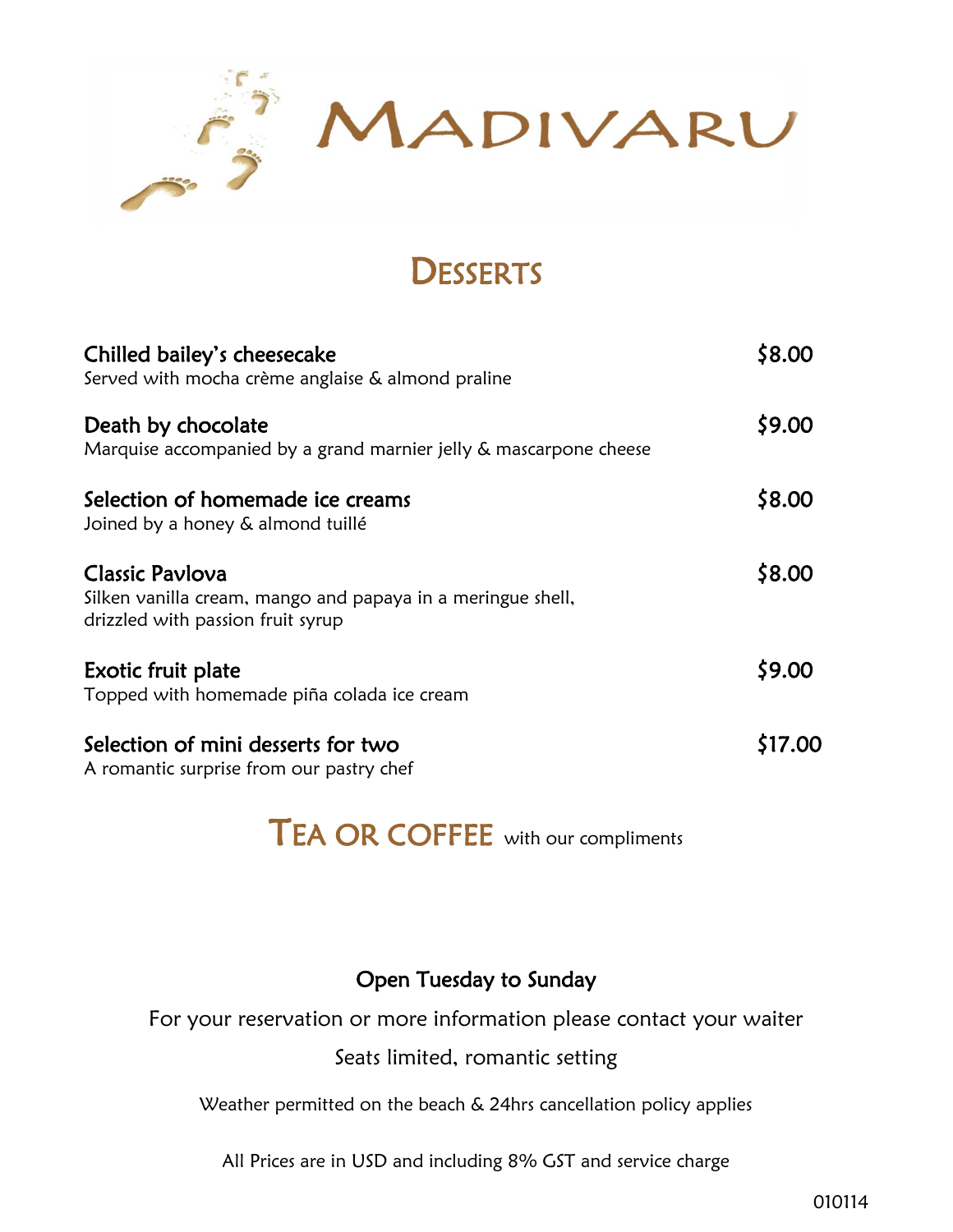

# SET MENU

SUNSET BUBBLY APERITIF

our compliments of bubbly toast

TO BEGIN

#### Grilled shrimp and avocado salad

dressed with american sauce

Or

#### Green tea steamed duck breast

on roasted artichoke and fennel compote

### PALATE REFRESHER

campari and orange sorbet

### THE MAIN EVENT

#### Grilled king prawns

dusted with asian spices, served with a green papaya salad, braised rice pilaf and lemon butter emulsion

Or

#### Grilled king prawns paired with a tender beef filet

sauces, green leaf salad, croquette potatoes and a timbale of rice Or

#### 150g australian beef filet & 150g black angus filet

accompanied with wilted spinach, triple cooked potatoes served with a choice of sauces

#### TO CONCLUDE

#### Warm sticky chocolate pudding

with a chocolate soup and homemade vanilla ice cream

Or

#### White and dark valrhona chocolate mille-feuille

On raspberry paint

#### Tea or coffee

#### US\$ 160 per couple

All Prices are in USD and including 8% GST and service charge Weather permitted on the beach & 24hrs cancellation policy applies